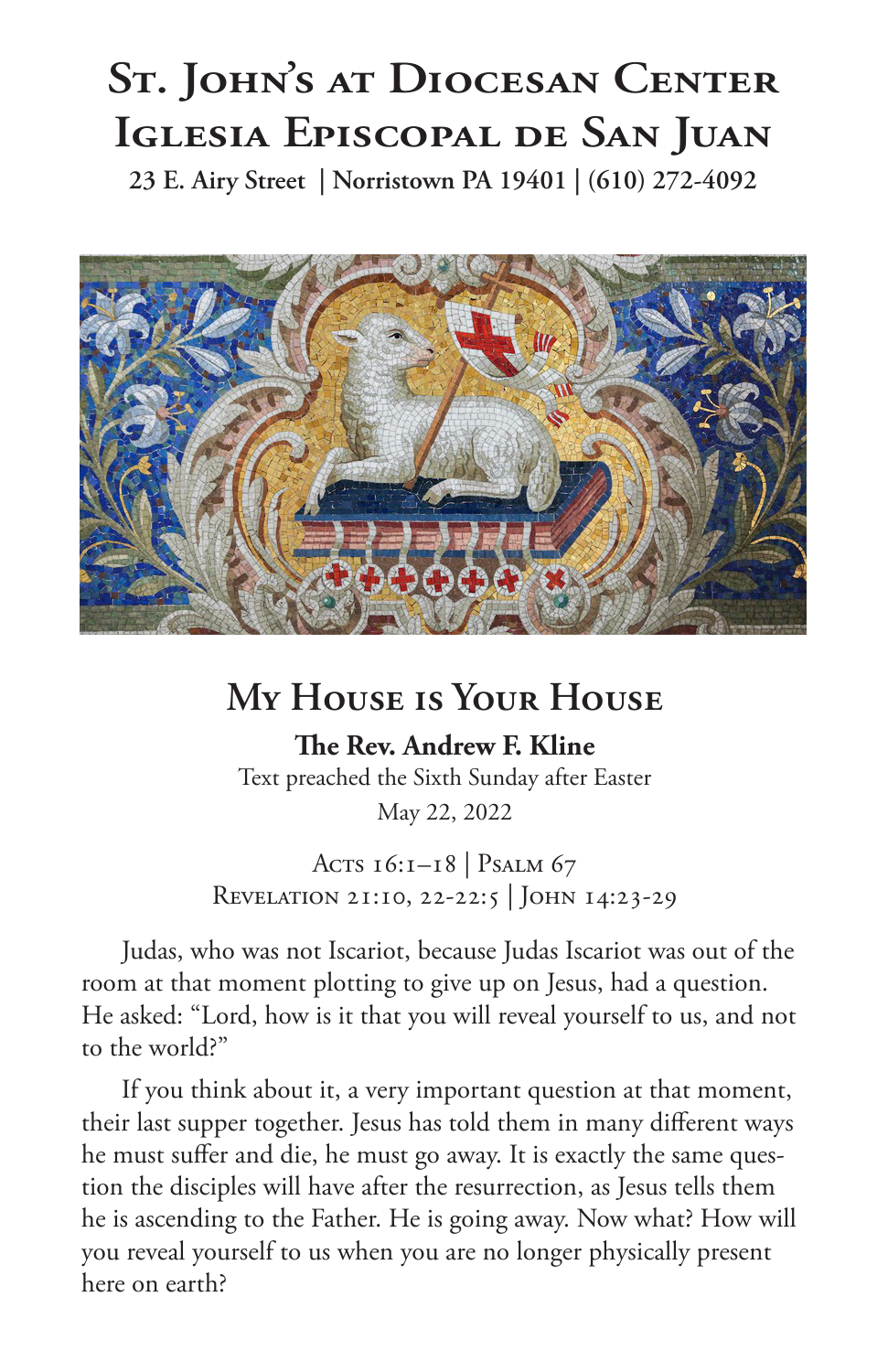Jesus' reply is powerful, even beautiful. "Those who love me will keep my word, and my Father will love them, and we will come to them and make our home with them." Love will make a way. A special kind of love. A love of faithful attention to another.

I am sure many fine sermons have been preached about the content of that word. To the lame man beside the pool at Bethsaida: Rise, take your mat and walk. To the man born blind, receive your sight. To Martha: "I am the resurrection and the life." To Lazarus, "Come out! To those watching: "Unbind him and let him go." To those who could not understand why he must suffer: "Unless a seed fall to the ground and die, it will not bear much fruit." To those he was about to leave: "Peace I leave with you, my own peace I give you." To those worried about where he was going: "I am the way, the truth, and the life." Do not let your hearts be troubled. Trust in God. Believe also in me.

Think of the Psalmist prayer this morning: "Let your ways be known on earth! Your saving health among all nations!" Ever since Moses revealed the law, and commanded that it be recited, remembered, passed down, posted on our doorways, and fastened to our foreheads, God's people have been trying to keep his "word", his "way".

A better word for Torah, or Law, is the Way. "Lord, let your way be known on earth! Your saving health among all nations!" We know the way!

"Hear, O Israel: The LORD is our God, the LORD alone. You shall love the LORD your God with all your heart, and with all your soul, and with all your might. Keep these words that I am commanding you today in your heart. Recite them to your children and talk about them when you are at home and when you are away, when you lie down and when you rise. Bind them as a sign on your hand, fix them as an emblem on your forehead, and write them on the doorposts of your house and on your gates."

And then Jesus came among us, touched us, spoke to us, and added so we could tell the difference between what was of first importance and what followed after: "Love your neighbor as yourself." Love the one true God. Love your neighbor. These are all the commandments in one place. Keep my word.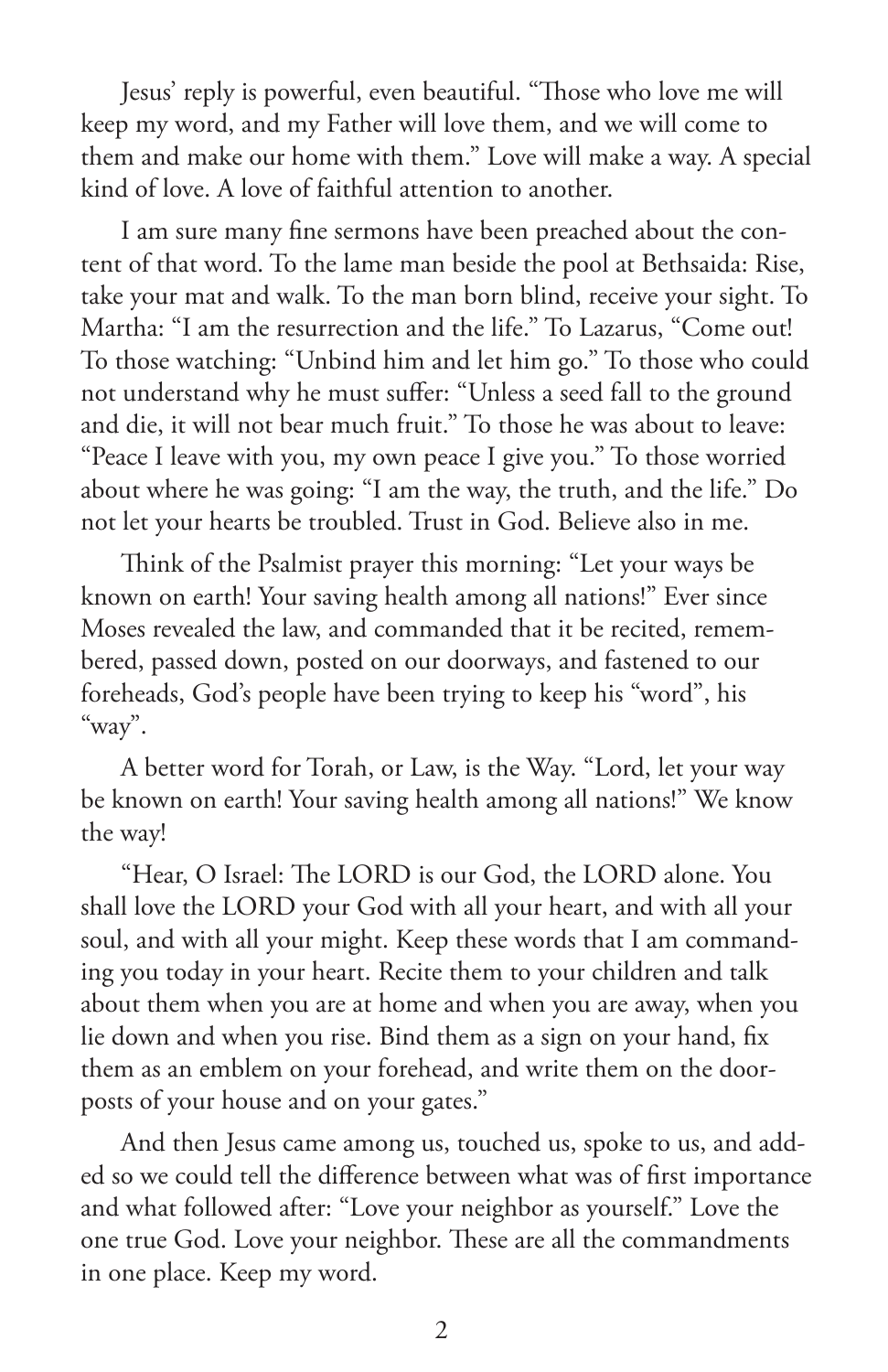Yes, we know the way. What we don't know how to do in this crazy world of ours is pay attention to it, to not get distracted, to guard, value, savor, focus, on the way. How does love die? Like any living thing, from lack of attention, cultivation, care. And what is the main problem all around us? Our attention is being stolen, colonized, bought and sold in a virtual world that robs of real human and divine connections.

Notice again the profound simplicity of Jesus' promise to us: "Those who love me will keep my word, and my Father will love them, and we will come to them and make our home with them." Many of us are missing the spark that lights this fire. The good news is that it only takes a spark, to get a fire going. Say his name: Jesus. Listen to his words, and add this: Lord, your house is my house. Now, don't get distracted. Pay attention. People. Places. Things. In all your relationships, let the way be known, take hold, and guide your steps.

It was just as true in the old Soviet Union as it is today in modern Russia, when you live in a society of propaganda and lies, when you no longer have a shared sense of what is true, the biggest problem is not that you become cynical because you don't know who or what to believe. The biggest problem is that you become isolated, you no longer trust anyone else, or even yourself. This is taking hold among us here, in Mexico. Loneliness and alienation are our demons, behind all the principalities and powers that steal our attention and make our hearts grow cold.

The antidote. Start by saying his name: Jesus. But don't stop there. Let that be the spark that lights a fire of exchange. His peace is not like other's because it is not the absence of strife. His peace comes with gifts of the spirit. His love is based on his promise that he will come and make his home with us.

The story of Lydia is in the book of Acts for one reason, and one reason only. She opened her house to Paul and Timothy. She was an unlikely Jew in a foreign place, who said the name Jesus, was baptized, and then said to her new friends, come, stay at my house. And when Paul then caused a whole lot of trouble in her city, afterward, she said, come on back. Stay here a while until God takes you further. This is the way.